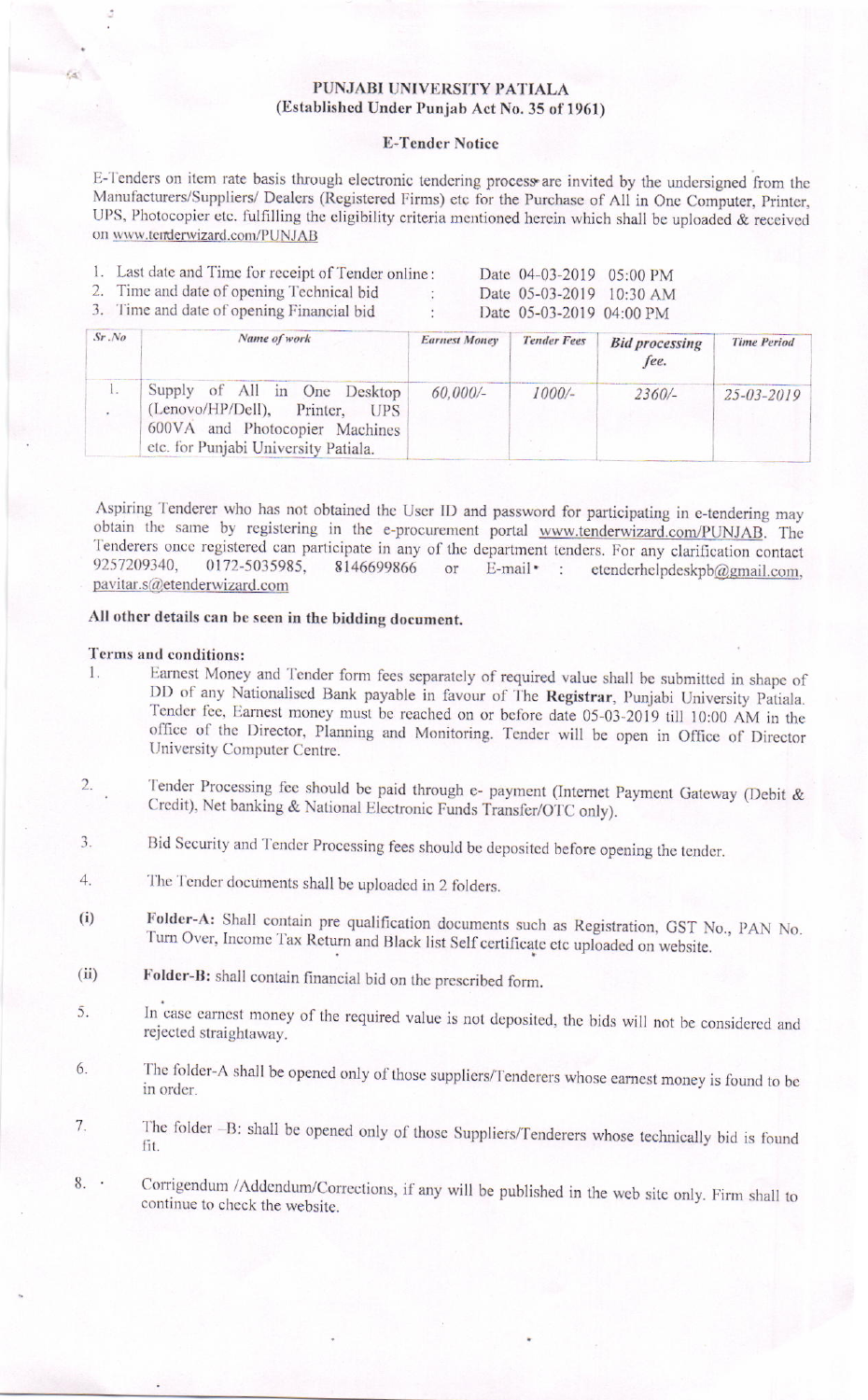## PRE-QUALIFICATION REQUIREMENTS:-

- Manufacturers/Suppliers/ Dealers (Registered Firms) for Supply of Computer/Printer/ UPS  $1.$ etc. can only participate.
- $\overline{2}$ The Supplier/Firm shall submit a copy of PAN No., GST No.
- The Supplier/firms shall submit copies of income tax return and Turn Over for the last 2 years.  $3.$  $\overline{4}$ .
	- The Supplier/firms shall also submit Self certification that they have not been debarred/blacklisted by any Govt./ Semi Govt. Organization or any Corporation at any stage.

## **Other Terms and Conditions:-**

- University Reserves the right to make inspection of the material received from the tenderers/ 1. suppliers.
- Prices should be inclusive of all taxes and levies in INR, FOR Punjabi University Patiala.  $\overline{2}$ .
- All items to be supplied must be branded and shall be amply supported onsite directly by 3.
- OEM. All RMA, shall be in name of Punjabi University, Patiala.
- The Equipment is to be made available/ installed within two weeks from date of placing 4.
	- confirmed Purchase Order along with all the bills.
- After the acceptance of tender and placing of order, the time limit for supply of all the material 5. would be as per university needs up to 25-03-2019.
- If there is holiday on the receipt/opening day of the tender, the tender shall be received / opened 6. on the next working day at the same time in the office of Director, Planning & Monitoring at Punjabi University Patiala.
- The Director, Planning & Monitoring reserves the right to reject the tender without assigning any 7. reason before/after opening of the tenders and the tenderers shall have no right or any claim what so ever for the same on this account.
- The order for quantity of different items can be increased or decreased. The Suppliers/ Tenderers 8. shall have no right or any claim what so ever for the same on this account.
- The rate quoted by the Supplier/Tenderer shall not be inclusive of i.e. GST it will be paid etc. 9. other taxes levied by Central Govt. or State Govt. Authority including their variations as notified by the Concerned Authority from time to time and also of all the new taxes and levies that may be imposed.
- The Supplier/ Tenderer shall comply with the proper by- Laws and legal order of the local body or 10. authority under the jurisdiction of which the supply is executed and pay all fees and charges for which he may be liable. Nothing extra shall be payable by the University on this account.
- 11. The quoted rates shall be valid for full time limit.
- Firm will supply the material on quoted Rates which include F.O.R., Loading, Unloading, 12. stacking and inclusive of all taxes. Nothing Extra should be paid except GST.
- An agreement will have to be signed with the Director, Planning & Monitoring, Punjabi 13. University, Patiala within 2 days of issue of supply order.
- In case of failure of supply of material as per ordered specification, the University reserve the right 14. to reject the supply order imposition of penalty for it security deposited by firm/supplier.
- In case of any dispute, the jurisdiction will be Patiala (Punjab) only. 15.
- In case of any clarification regarding tender contact Phone No.  $0.0175-3046344$ ,  $3046341$ . 16.

Director, Planning & Monitoring, Punjabi University, Patiala.  $Q$